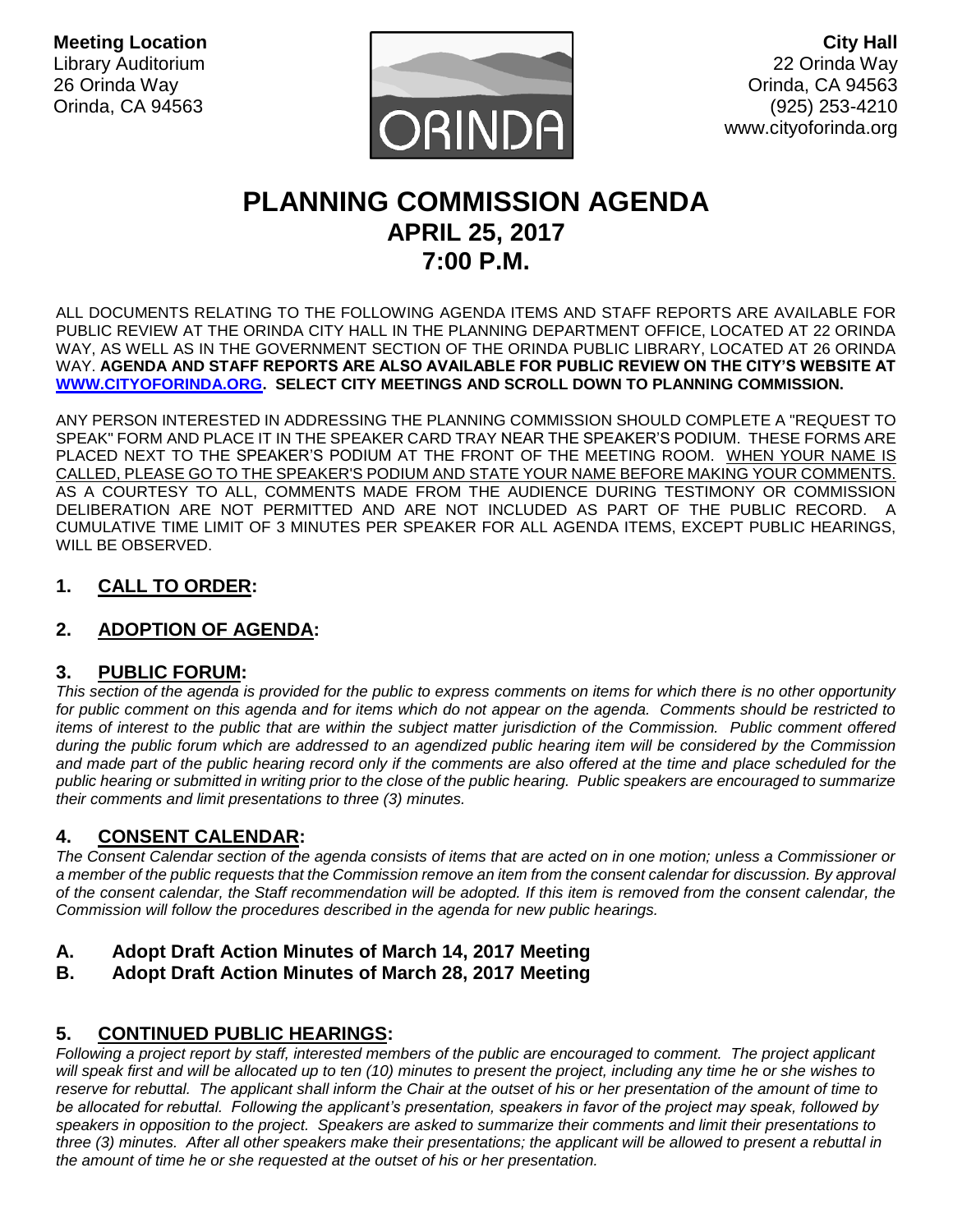# **6. NEW PUBLIC HEARINGS:**

*Following a project report by staff, interested members of the public are encouraged to comment. The project applicant will speak first and will be allocated up to ten (10) minutes to present the project, including any time he or she wishes to reserve for rebuttal. The applicant shall inform the Chair at the outset of his or her presentation of the amount of time to be allocated for rebuttal. Following the applicant's presentation, speakers in favor of the project may speak, followed by speakers in opposition to the project. Speakers are asked to summarize their comments and limit their presentations to three (3) minutes. After all other speakers make their presentations; the applicant will be allowed to present a rebuttal in the amount of time he or she requested at the outset of his or her presentation.*

**A.** A public hearing to consider Commercial Use Permit application (CUP-2017-001) for a proposed 3,000 square foot fitness facility. This facility is proposed for the ground floor of the approved 18,100 square foot mixed-use development at this site. A CUP is required because the proposed use is classified as a Class B service use as defined by Orinda Municipal Code Section 17.8.5, and is proposed within a Type I ground-floor location facing Orinda Way.

|                              | <b>PROJECT SITE: 25A Orinda Way</b>                               |
|------------------------------|-------------------------------------------------------------------|
| APN:                         | 265-170-039                                                       |
| Applications:                | Commercial Use Permit (CUP-2017-001)                              |
| <b>Zoning Designation:</b>   | DC (Downtown Commercial)                                          |
| Lot Size:                    | 19,456 square feet                                                |
| Owner:                       | Bella Oaks of Orinda, Paul Ugenti                                 |
| <b>Project Planner:</b>      | Derek Farmer, Senior Planner                                      |
| <b>CEQA Status:</b>          | Categorically Exempt: CEQA Guidelines §15332 (In-fill Development |
|                              | Projects)                                                         |
| <b>Staff Recommendation:</b> | <b>Approve Commercial Use Permit Application (CUP-2017-001)</b>   |
|                              | and Adopt the Statement of Official Action (SOA-2017-011).        |

**B.** A public hearing to consider Commercial Use Permit application (CUP-2017-002) for a proposed 3,000 square foot banking facility. This facility is proposed for the ground floor of the approved 18,100 square foot mixed-use development at this site. A CUP is required because the proposed use is classified as a Class B service use as defined by Orinda Municipal Code Section 17.8.5, and is proposed within a Type I ground-floor location facing Orinda Way.

| <b>PROJECT SITE:</b>         | 25A Orinda Way                                                                                                                                                                     |
|------------------------------|------------------------------------------------------------------------------------------------------------------------------------------------------------------------------------|
| APN:                         | 265-170-039                                                                                                                                                                        |
| Applications:                | Commercial Use Permit (CUP-2017-002)                                                                                                                                               |
| <b>Zoning Designation:</b>   | DC (Downtown Commercial)                                                                                                                                                           |
| Lot Size:                    | 19,456 square feet                                                                                                                                                                 |
| Owner:                       | Bella Oaks of Orinda, Paul Ugenti                                                                                                                                                  |
| <b>Project Planner:</b>      | Derek Farmer, Senior Planner                                                                                                                                                       |
| CEQA Status:                 | Categorically Exempt: CEQA Guidelines §15332 (In-fill Development                                                                                                                  |
|                              | Projects)                                                                                                                                                                          |
| <b>Staff Recommendation:</b> | Conduct a public hearing and receive testimony, consider the<br>project, and direct staff to prepare a draft Statement of Official<br>Action reflecting the Commission's decision. |

# **7**. **OTHER COMMISSION MATTERS (NON-ACTION ITEMS):**

# **8. PLANNING COMMISSIONER'S REPORTS:**

*Planning Commissioner's announcements or brief reports.*